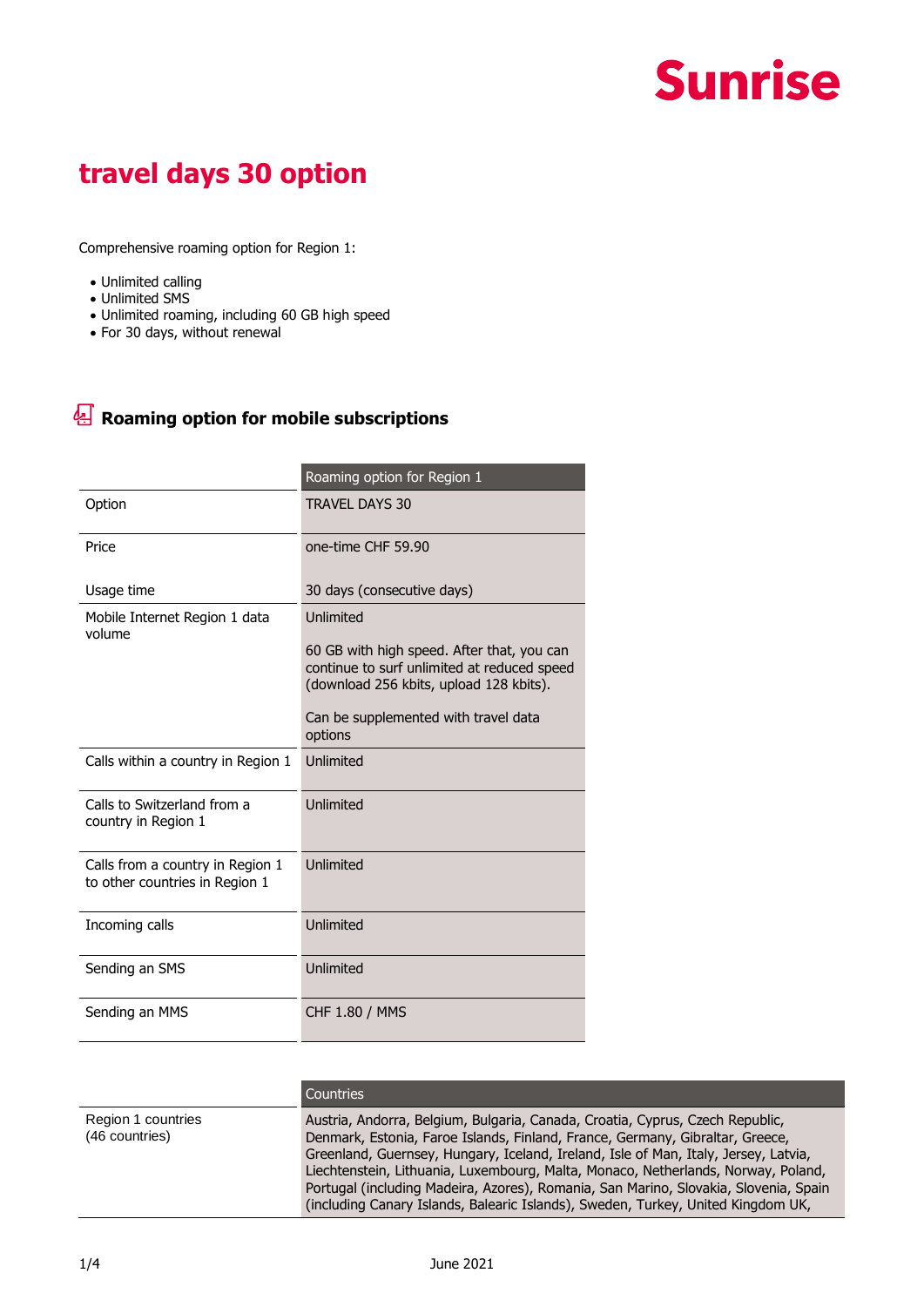

|  | Countries |  |
|--|-----------|--|
|--|-----------|--|

United States of America (including Alaska, Hawaii, Puerto Rico), and Vatican City.

Overseas territories of the countries listed are excluded:

- The Netherlands: Aruba, Bonaire, Curacao, Sint Eustasius, Saba, Sint Maarten.
- France: French Guiana, French Polynesia, Guadeloupe, Martinique, Mayotte, New Caledonia, Réunion, Saint Barthélemy, Saint Martin, Saint-Pierre and Miquelon, Wallis and Futuna. • USA: American Virgin Islands, American Samoa, Guam.
- United Kingdom UK: Anguilla, Ascension, Bermuda, British Virgin Islands, Cayman Islands, Falkland Islands, Montserrat, Pitcairn, Sandwich Islands, South Georgia, St. Helena, Tristan da Cunha, Turks and Caicos Islands

|                                      | Special usages                                                                                                                                                                                                                     |
|--------------------------------------|------------------------------------------------------------------------------------------------------------------------------------------------------------------------------------------------------------------------------------|
| Special and short numbers            | Calls made from the roaming country to normal special and short numbers within the<br>country, including value-added services, are charged at the standard rate and not<br>included in the roaming options.                        |
| Toll-free numbers                    | Calls made from a foreign country to "toll-free numbers" in the same country or<br>another country are charged at a higher rate for special numbers and are not<br>included in the roaming options.                                |
| Satellite roaming                    | Roaming over satellite connections, such as on airplanes and cruise ships, is charged<br>at higher rates.<br>Only satellite connections via Call/SMS/MMS are possible. Data roaming is blocked.                                    |
| Forwarding to the Sunrise<br>mailbox | If a message is received in your mailbox during a stay abroad, the costs of the<br>incoming call to the mobile hardware and the subsequent call made by the mobile<br>hardware to the mailbox are included in the roaming options. |
| Call forwarding                      | When a call is forwarded from a roaming country in Region 1 (e.g. to a landline in<br>Switzerland), both the incoming call and the forwarded outgoing call are included in<br>the roaming options.                                 |
| Playing back<br>voice messages       | Calls made from a foreign country to the Sunrise mailbox in order to listen to voice<br>messages are included in Region 1; otherwise, they are charged at the standard<br>roaming rate.                                            |

|               | <b>Use</b>                                                                                                          |
|---------------|---------------------------------------------------------------------------------------------------------------------|
| Available for | We Mobile, Sunrise Freedom, Freedom Young and other older subscriptions                                             |
| Registration  | cockpit.sunrise.ch (free access worldwide)<br>sunrise.ch/mysunrise<br>Sunrise center<br>• Call center: 0800 707 505 |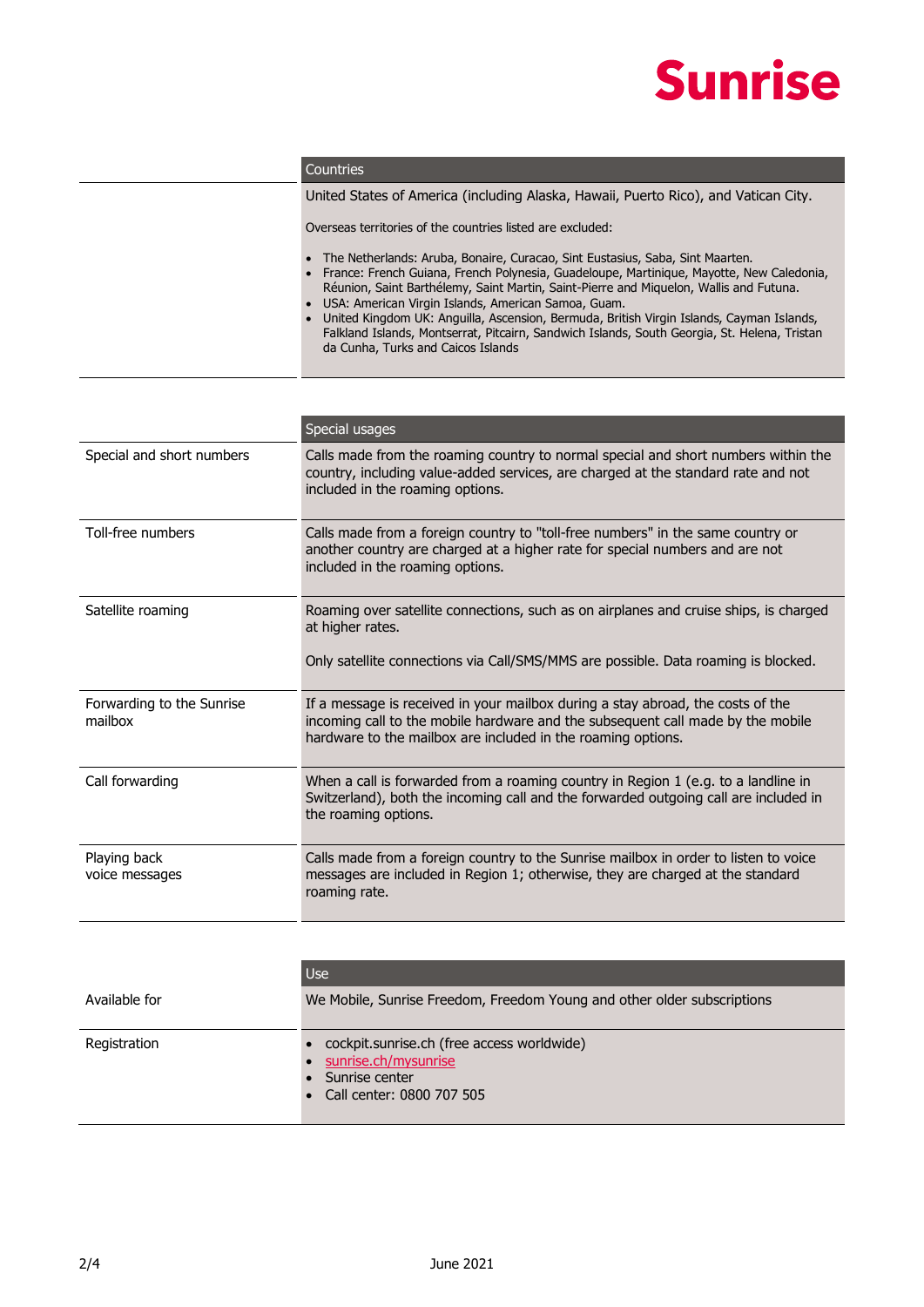## **Sunrise**

|                                                  | Use                                                                                                                                                                                                                                                                                                                                                                                                                                   |
|--------------------------------------------------|---------------------------------------------------------------------------------------------------------------------------------------------------------------------------------------------------------------------------------------------------------------------------------------------------------------------------------------------------------------------------------------------------------------------------------------|
| Duration with activation<br>on a particular date | The activation date can be set for a certain date within a maximum of 3 months after<br>purchase (e.g. the date the trip starts). In this case, the option will be activated at<br>12:01 a.m. on the desired date and end automatically at midnight of the 7th or 30th<br>day.                                                                                                                                                        |
|                                                  | The option expires if it is not activated within 3 months.                                                                                                                                                                                                                                                                                                                                                                            |
| Duration with immediate<br>activation            | If it is activated immediately, the option ends automatically at midnight on the 7th or<br>30th day.                                                                                                                                                                                                                                                                                                                                  |
| Renewal                                          | No automatic renewal                                                                                                                                                                                                                                                                                                                                                                                                                  |
| Time zone                                        | Activation, deactivation, and duration of use are always executed based on the Swiss<br>time zone. Pay attention to time differences.                                                                                                                                                                                                                                                                                                 |
| Overages<br>Data volume                          | If you use up all of your included data volume before the duration of use is over, the<br>data used from then until the end of the duration of use will be billed at the standard<br>roaming rate.                                                                                                                                                                                                                                    |
|                                                  | Further data usage after the option ends can be blocked in cockpit.sunrise.ch in order<br>to control costs.                                                                                                                                                                                                                                                                                                                           |
| Further options                                  | It is not possible to subscribe to multiple Travel days roaming options at the same<br>time. If a new option is booked during the duration period of another option, the first<br>option will be automatically deactivated. Any unused included credit belonging to the<br>first option will expire.                                                                                                                                  |
| Added data volume                                | Data volume can be increased anytime at an affordable price with Travel data<br>options.                                                                                                                                                                                                                                                                                                                                              |
| No transfer                                      | If your included credit is not used up within the given duration period, it will expire. It<br>cannot be transferred to a newly purchased option.                                                                                                                                                                                                                                                                                     |
| Usage control                                    | To assist with cost control, SMS messages will be sent to keep you informed of usage<br>and data usage as follows:<br>SMS when an option is purchased<br>SMS when an option is activated<br>SMS once 50% of the included data volume has been used up<br>SMS message once the included data volume has been used up<br>SMS on the day when the option runs out at midnight.<br>You can also monitor data usage at cockpit.sunrise.ch. |

|                         | <b>Miscellaneous</b>                                |
|-------------------------|-----------------------------------------------------|
| Data billing increments | Per kb                                              |
|                         | Every partially used unit is billed as a full unit. |